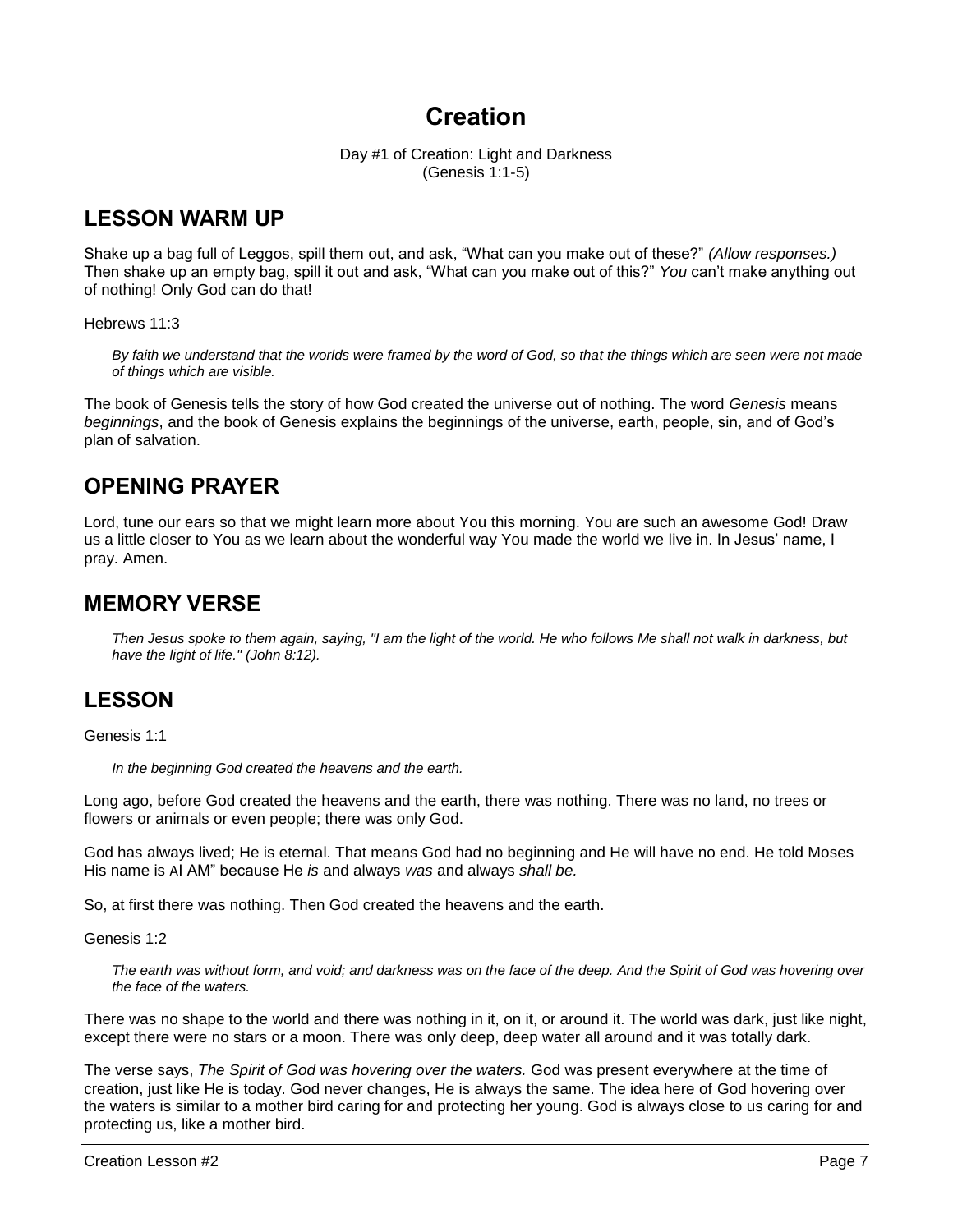At first there was only darkness. So, after God created the heavens and the earth the next thing God needed to create was light. And because God is all-powerful, all He needed to do was speak it into existence.

Genesis 1:3

*Then God said, "Let there be light"; and there was light.*

God just commanded that light "be" and there was light. Isn't God's word powerful!

We know from verse 14 that God didn't create the sun, moon, or stars until the 4th day of creation. What do you think made it light until then? (*God Himself!)*

Isaiah 60:19

*The sun shall no longer be your light by day, Nor for brightness shall the moon give light to you; But the LORD will be to you an everlasting light, And your God your glory.*

At the end of time, the bible tells us that God will create a new heaven and a new earth and that we will no longer need the sun or moon or stars because He will be an everlasting light! That is why Jesus said that He was the light of the world. (Review the memory verse.)

Genesis 1:4

*God saw the light, that it was good; and God divided the light from the darkness.*

He was well pleased with the work He did on that first day of creation.

Genesis 1:5

*God called the light Day, and the darkness He called Night. So the evening and the morning were the first day.*

God knew that people would need time to sleep and rest; that we could not be awake all the time. He was thinking and planning ahead for our good health. That first day of creation had one daytime period and one nighttime period, just like we have everyday, too.

## **Closing Prayer**

Lord, it is a wonder that You created a world that is just right for people to live in. You made air that we can breathe, You placed the sun so that it is just the right temperature for us here on earth and You've given us food and water so that we might live. Today we want to thank You for giving us day and night so that we have time to rest as well as work and play. You are a marvelous God, thank You for making for us such a nice place to live. In Jesus' name, I pray. Amen.

## **LEARNING CENTERS**

## **Imagination Station**

(Craft Center)

Choose from the following craft ideas:

## *1. Modeling Clay*

Create something that God made out of modeling clay or draw a picture of something God created. Talk about how it is impossible for you to make something out of nothing like God did. Tell them that God made the material out of which the clay was made. Talk about the properties of the clay.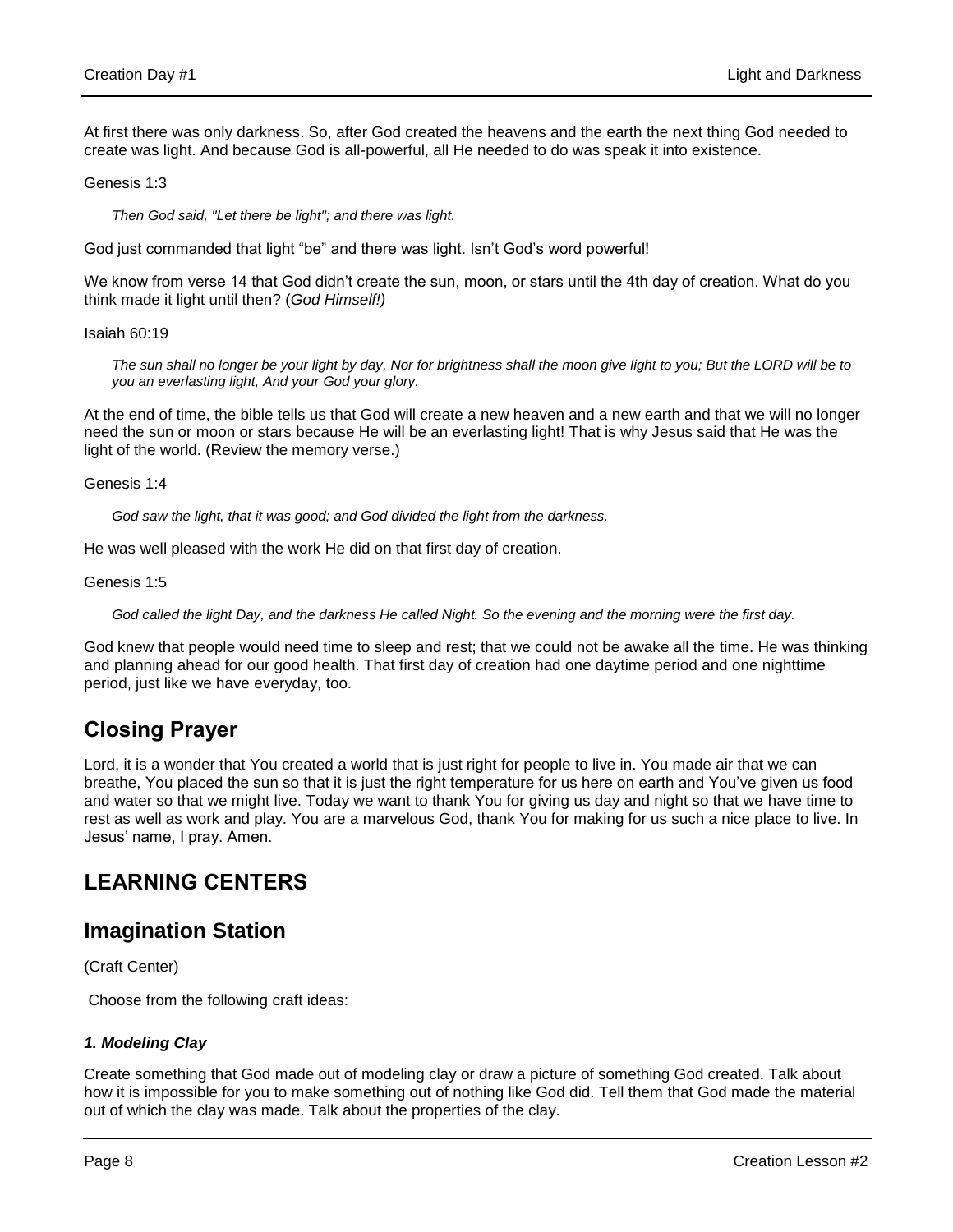## Modeling Clay Dough Recipe:

#### *Materials*

- 1 cup flour
- $\bullet$   $\frac{1}{2}$  cup salt
- 1 Tablespoon vegetable oil
- 1 cup water
- bowl
- waxed paper
- food coloring

## *Procedure*

Mix 1cup flour, ½ cup salt, 1 tablespoon vegetable oil, and 1 cup water together in a big bowl until the mixture becomes dough-like. Place a sheet of waxed paper on your work surface, and sprinkle it with some flour. Knead the clay dough into a ball on the floured waxed paper. Divide the ball into separate lumps of clay, and add some food coloring to each. Knead each lump well again. Now you can sculpt the clay dough into any shape you want. When you're done sculpting, you can leave your clay creations out to air dry, or store the clay in separate plastic bags or airtight containers. Keep them in the refrigerator until the next time you play.

#### *2. Positive/Negative Cutouts*





#### *Materials*

- White and black construction paper
- Pencil
- **Scissors**
- Craft glue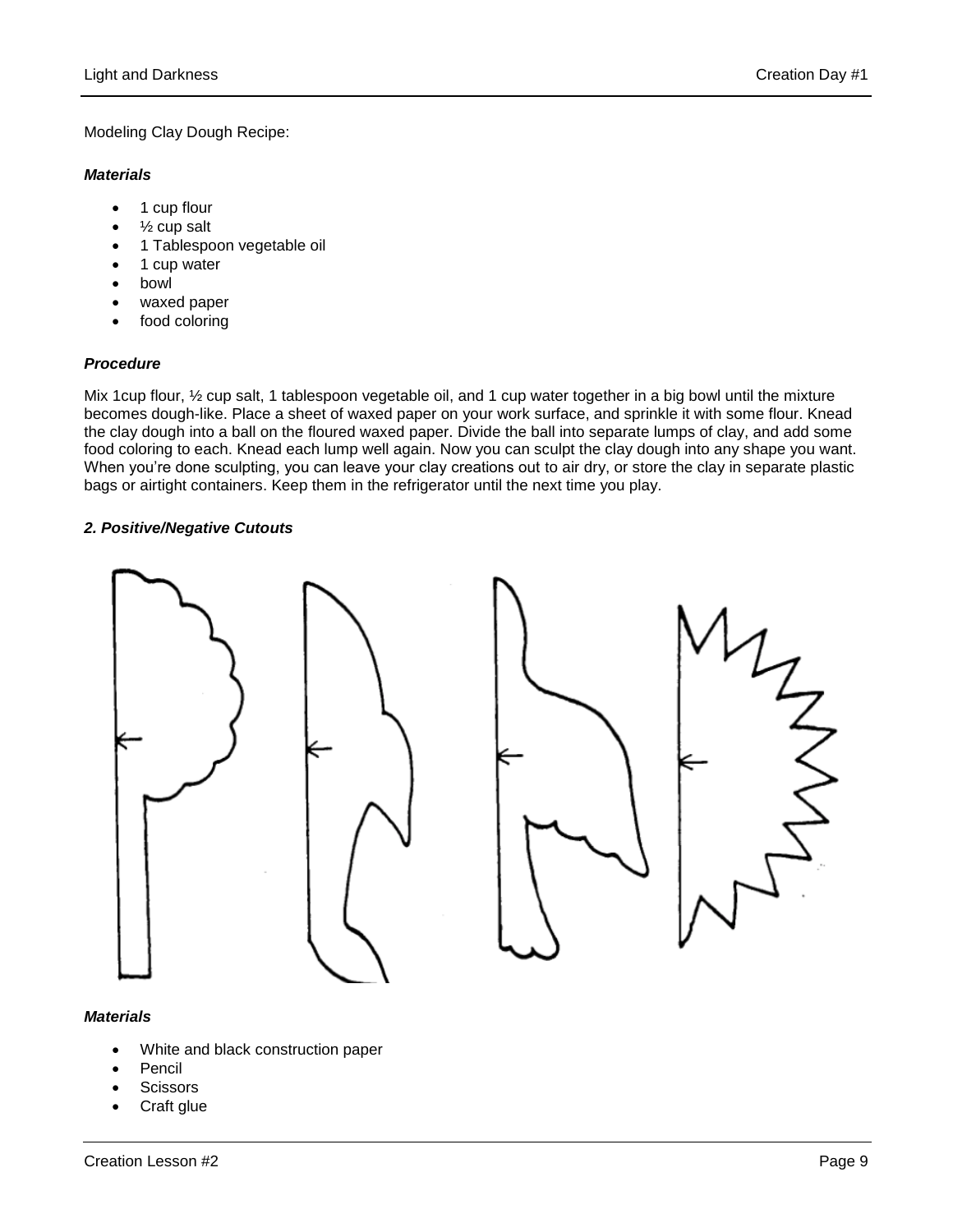## *Procedure*

- 1. Cut white construction paper into half.
- 2. Fold each piece in half again lengthwise.
- 3. Choose one of the given patterns, trace the pattern with the arrow along the fold and cut it out.
- 4. Keep the piece you cut out as well as the piece that you cut it out from (i.e., what was left over after you cut out your pattern.)
- 5. Glue the two pieces side by side onto a full piece of black construction paper.
- 6. Write today's Memory Verse on your picture, "*God said, 'Let there be light.'"* (Gen 1:3).





#### *Alternate Procedure*

Cut a 4x4-inch square from construction paper. Cut a shape into each side, saving the cutout pieces. Place the cut square and the cutouts on another piece of contrasting colored construction paper. Arrange the cutouts in a mirror image of the square's side shapes. After you've positioned the pieces, glue your design to the construction paper background.

## **Fun House**

(Game Center)

## *Creation Beanbag Toss*

Make seven large circle targets (see Lesson 1 for graphic ideas). Decorate each to depict a day of creation. Divide the children into two teams and ask them questions about today's lesson (see below). If a team gets a correct answer, one child gets to toss a beanbag for points. Make the points 1,000 times the # of the day of creation. For example, if the bag lands on Day #5 the team gets 5,000 points. Give prizes for all.

## *Review Questions*

- 1. Who is the only One who can make something out of nothing? (God)
- 2. What does the word Genesis mean? (Beginnings)
- 3. What book in the Bible explains the beginnings of the universe, earth, people, sin, and of God's plan of salvation? (Genesis)
- 4. What was there before God created the heavens and the earth? (Nothing but God)
- 5. Why is God like a circle? (Because He has no beginning and no end)
- 6. Why did God tell Moses that His name is "I AM?" (Because He is and always was and always shall be)
- 7. What was the earth like when God first created it? (Verse two says that it was formless and empty. There was no shape to the world and nothing was in it, on it, or around it.)
- 8. Did God the Father, Jesus or the Holy Spirit create the world? (There is only one God. He is three persons.)
- 9. Where was the Spirit of God during creation? (Verse two says He was hovering over the waters.)
- 10. What did God create after He made the heavens and the earth? (Light)
- 11. How did God create the light? (Verse three tells us that all He needed to do was say, "Let there be light" and there was light.)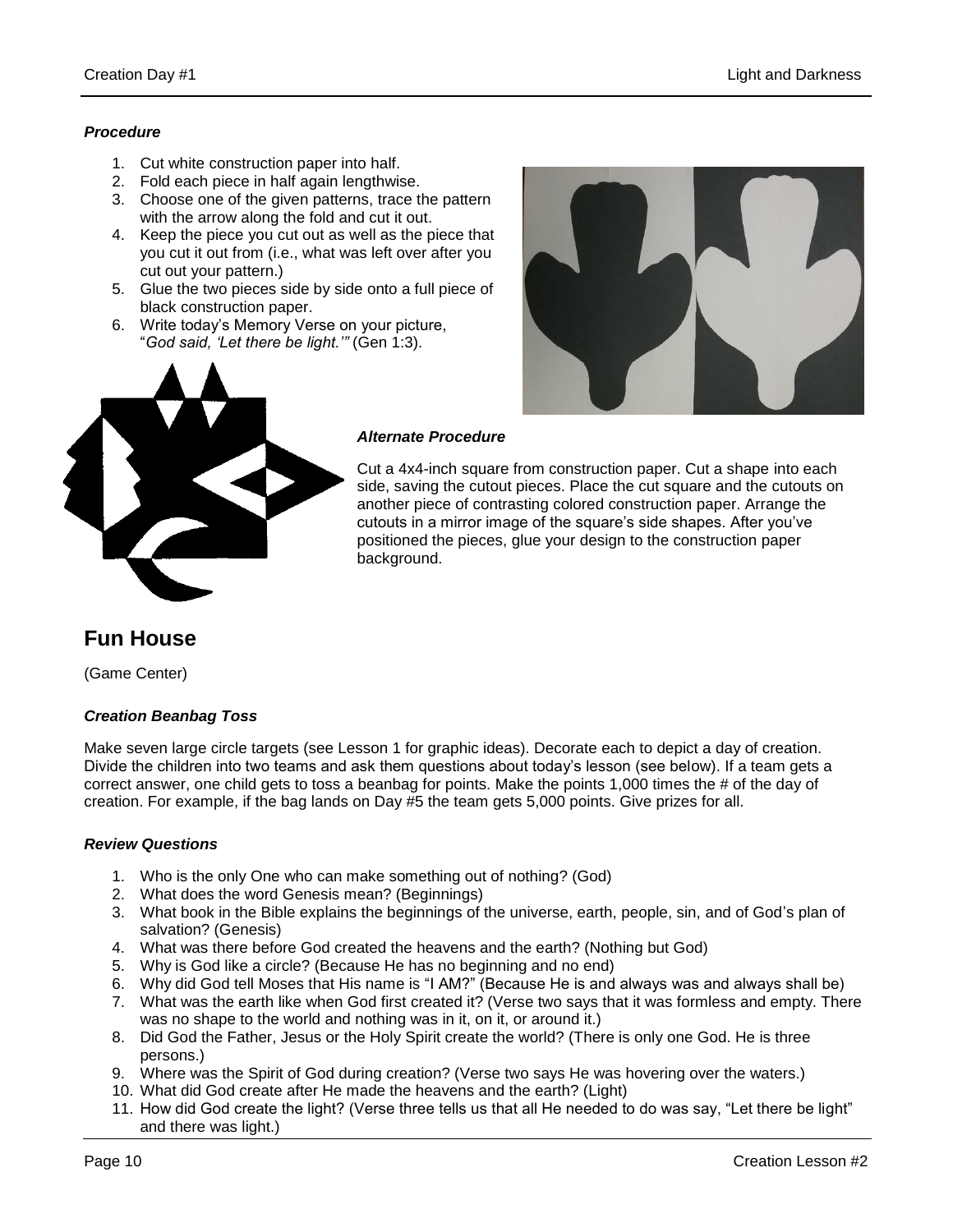- 12. Since God didn't create the sun, moon or stars until the fourth day of creation, what made it light until then? (God Himself!)
- 13. What did God say when He saw the light? (That it was good)
- 14. Why do you think that God created day and night? (He knew that people would need time to sleep and rest; that we couldn't be awake all the time.)

## **God's Weird and Wonderful World**

(Science Center)

## *Choose from the Following Science-Lab Ideas:*

## *1. What Color is Light?*

When we see colors, we are seeing light of different wavelengths. Even though sunlight appears to be colorless, it is actually a mixture of many colors or wavelengths of light. You can see some of these colors as a rainbow. As sunlight is reflected through raindrops, it is bent. Light with long wavelengths, like red, is bent more than light with short wavelengths, like violet. You can separate sunlight into a rainbow or spectrum much like the famous scientist Sir Isaac Newton did some 300 years ago.



#### *What You Need*

- A straight-sided, clear, glass tumbler
- A piece of card with a 2-inch-long vertical slit
- A sheet of white paper
- Adhesive tape
- A window ledge or table beside the window

#### *What You Need to Do*

- 1. Fill the glass with water and tape the card on so that the slit is against one side of the glass.
- 2. Place the glass onto a piece of white paper, close to a window, on a wide ledge or table. Make sure the card with the slit is facing the window.

## *What Do You See?*

Sunlight passing through the slit is bent by the water in the glass. This gives you the awesome *spectrum* on the